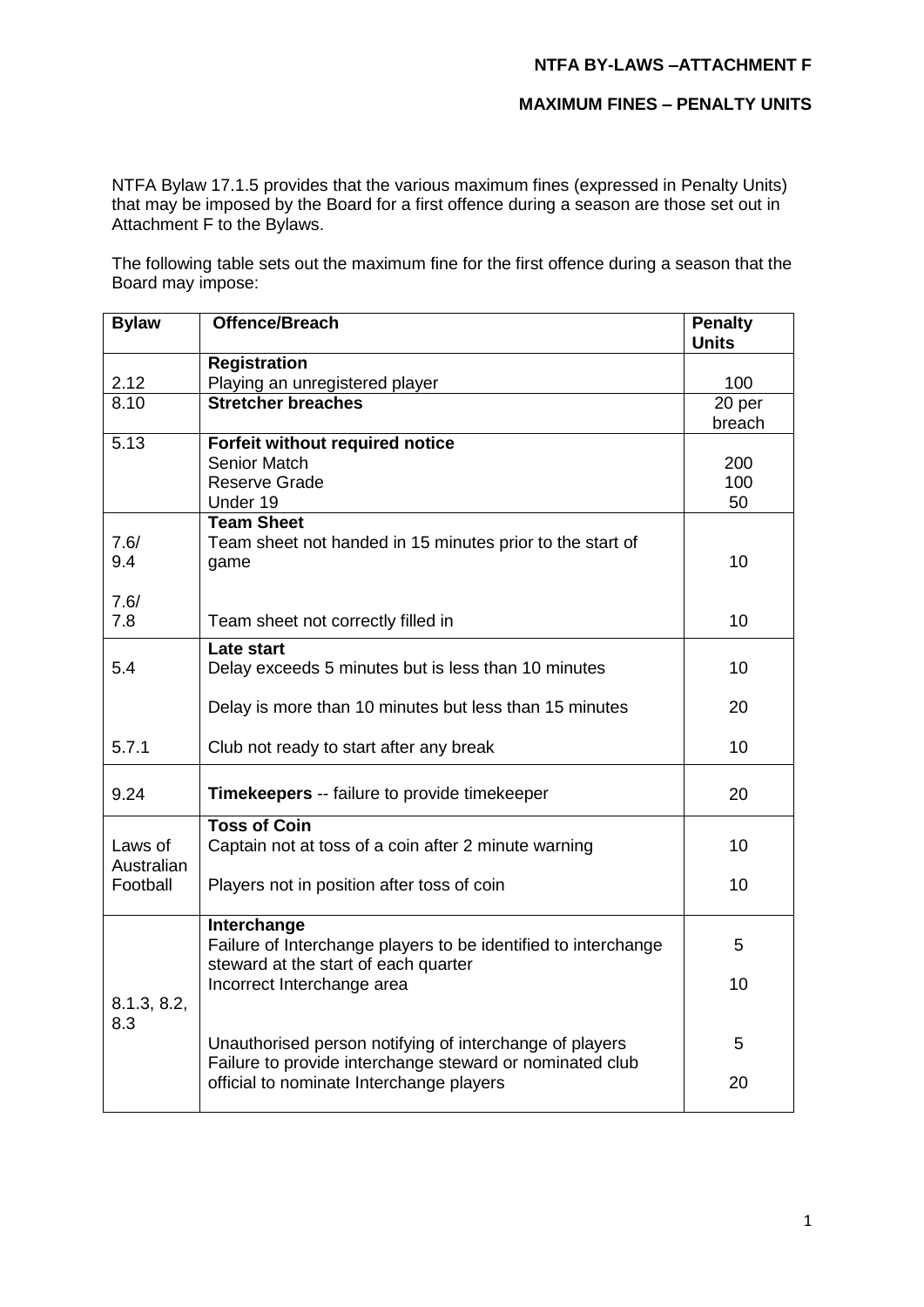# **MAXIMUM FINES – PENALTY UNITS**

| <b>Bylaw</b> | <b>Offence/Breach</b>                                                                                | <b>Penalty</b><br><b>Units</b> |
|--------------|------------------------------------------------------------------------------------------------------|--------------------------------|
|              | <b>Player Uniforms</b>                                                                               |                                |
| 10.3         | Playing in non-approved team uniform                                                                 | 100                            |
|              | Failure to get quote from licensed suppliers                                                         | 100                            |
| 10.3         | Incorrect uniform colours                                                                            | 10 per                         |
|              |                                                                                                      | breach                         |
| 10.3         | Incorrect numbers or number size                                                                     | 10                             |
| 10.2.2       | Coloured visible protective apparel, bandages and thermal                                            |                                |
|              | supports other than beige/skin in colour or club short colour                                        | 10                             |
| 10.2.1       | Team wearing incorrect coloured shorts                                                               | 50                             |
| 9.12.1       | <b>Runners</b>                                                                                       | 10                             |
| 9.14         | Runner incorrectly attired/identified<br>Failure to immediately vacate playing arena once message is |                                |
|              | delivered                                                                                            | 10                             |
| 9.13.1       | More than one runner on ground                                                                       | 20                             |
| 9.11.2       | Suspended players, Club General Managers, Club                                                       |                                |
| 9.14         | Development Managers, Football Managers or nominated                                                 |                                |
|              | coaches acting as runner                                                                             | 20                             |
|              | When using two runners, failure to use Interchange to                                                |                                |
| 9.13.1       | enter/leave field                                                                                    | 10                             |
|              |                                                                                                      |                                |
|              | <b>Incorrect Number of Officials on Bench</b>                                                        |                                |
| 9.15/9.27    | If officials on bench are more than permitted amount                                                 | 20                             |
|              | Water-Carriers, Trainers, Medical Officers and                                                       |                                |
|              | Physiotherapists                                                                                     |                                |
| 9.17         | Incorrectly attired/identified                                                                       | 10                             |
| 9.16         | Trainer/water carrier remaining on playing arena after                                               |                                |
|              | performing duties                                                                                    | 10                             |
|              | <b>Coach Accreditation</b>                                                                           |                                |
| 2.11         | Competition coaches must be accredited for current season                                            | 25                             |
|              | <b>Club criticism</b>                                                                                |                                |
| 18.6         | Club officials, players and coaches engaging in public                                               |                                |
|              | criticism of umpires and/or NTFA                                                                     | Up to 300                      |
|              |                                                                                                      |                                |
|              | <b>Umpires Escorts</b>                                                                               |                                |
| 9.21         | Failure to provide an umpires escort                                                                 | 30                             |
|              |                                                                                                      |                                |
|              | <b>Football Record/Publicity</b>                                                                     |                                |
| 1.55/7.5     | Failure to name team lists                                                                           | 20                             |
|              |                                                                                                      |                                |